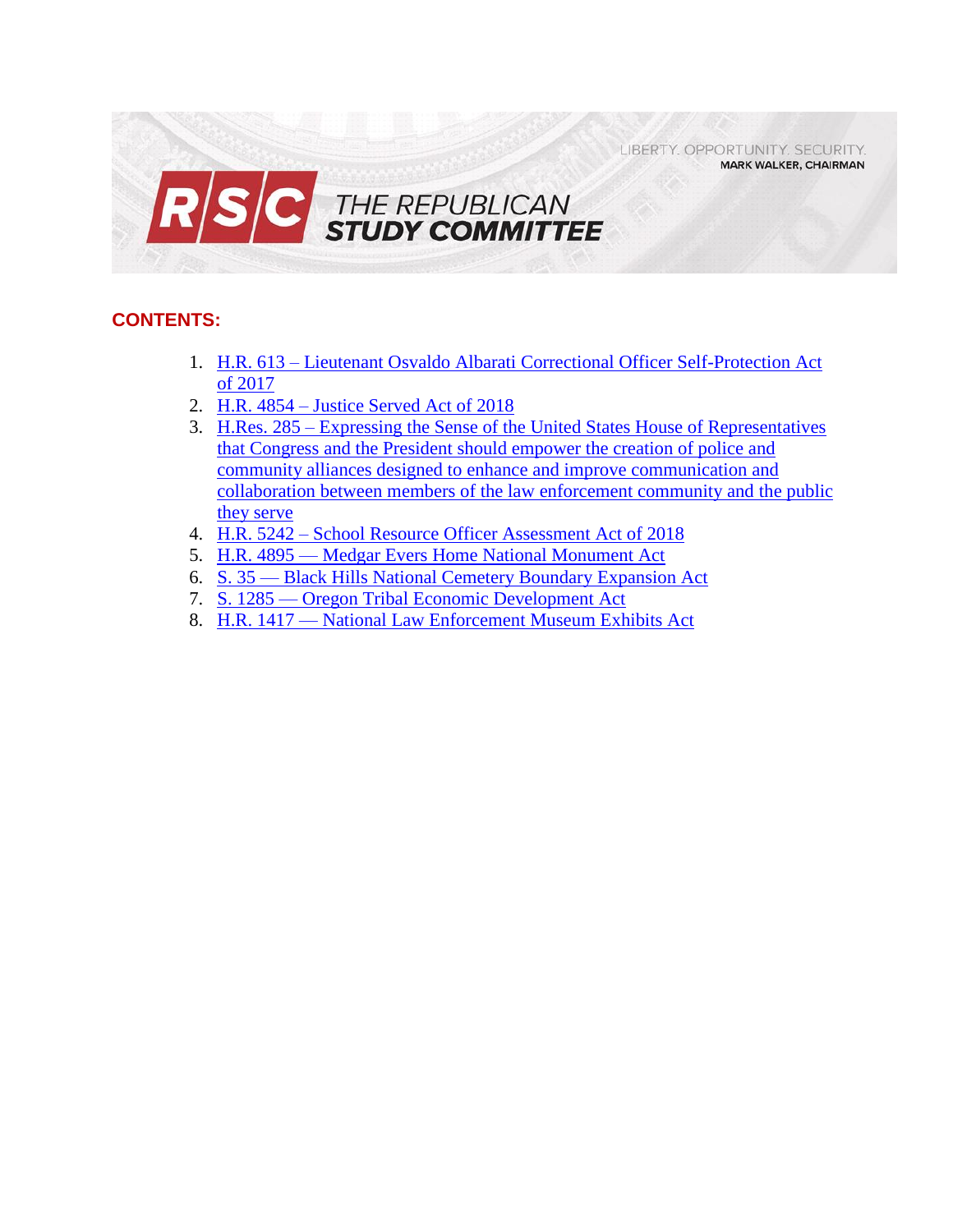# <span id="page-1-0"></span>**H.R. 613 – Lieutenant Osvaldo Albarati Correctional Officer Self-Protection Act of 2017**

**CONTACT:** [Jennifer Weinhart,](mailto:jennifer.weinhart@mail.house.gov) 202-226-0706

## **FLOOR SCHEDULE:**

Expected to be considered May 15, 2018, under suspension of the rules, which requires a 2/3 majority for passage.

#### **TOPLINE SUMMARY:**

H.R. 613 would require the Bureau of Prisons to permit corrections officers at federal prisons to store firearms in a secure storage area or vehicle lockbox outside the security perimeter of the facility. It would also permit corrections officers at federal prisons to carry a concealed firearm on Bureau of Prison premises outside the facility security perimeter.

#### **COST:**

The Congressional Budget Office (CBO) [estimates](https://www.cbo.gov/system/files/115th-congress-2017-2018/costestimate/hr613.pdf) "estimates that implementing H.R. 613 would have a negligible cost because BOP would probably opt to have the officers store their firearms in a lockbox within their vehicles."

### **CONSERVATIVE CONCERNS:**

- **Expand the Size and Scope of the Federal Government?** No.
- **Encroach into State or Local Authority?** No.
- **Delegate Any Legislative Authority to the Executive Branch?** No.
- **Contain Earmarks/Limited Tax Benefits/Limited Tariff Benefits?** No.

#### **DETAILED SUMMARY AND ANALYSIS:**

[Thirteen](https://judiciary.house.gov/press-release/goodlatte-statement-markup-lt-osvaldo-albarati-correctional-officer-self-protection-act/) years ago President Bush signed the Law Enforcement Officers Safety Act into law, permitting law enforcement officers to carry concealed firearms throughout the nation for protection. It also permitted law enforcement officers to carry their firearms when off duty. This law, however, did not require the Bureau of Prisons to allow corrections officers to safely store firearms outside prison facilities leading to vulnerability.

H.R. 613 would require the Bureau of Prisons to permit corrections officers at federal prisons to store firearms in a secure storage area or vehicle lockbox outside the security perimeter of the facility. It would also permit corrections officers at federal prisons to carry a concealed firearm on Bureau of Prison premises outside the facility security perimeter.

#### **COMMITTEE ACTION:**

H.R. 613 was introduced on January 23, 2017, and was referred to the House Committee on the Judiciary where it was [reported,](https://judiciary.house.gov/markup/h-r-2152-citizens-right-know-act-2017/) by voice vote on April 27, 2017.

#### **ADMINISTRATION POSITION:**

A Statement of Administration Policy is not available at this time.

# **CONSTITUTIONAL AUTHORITY:**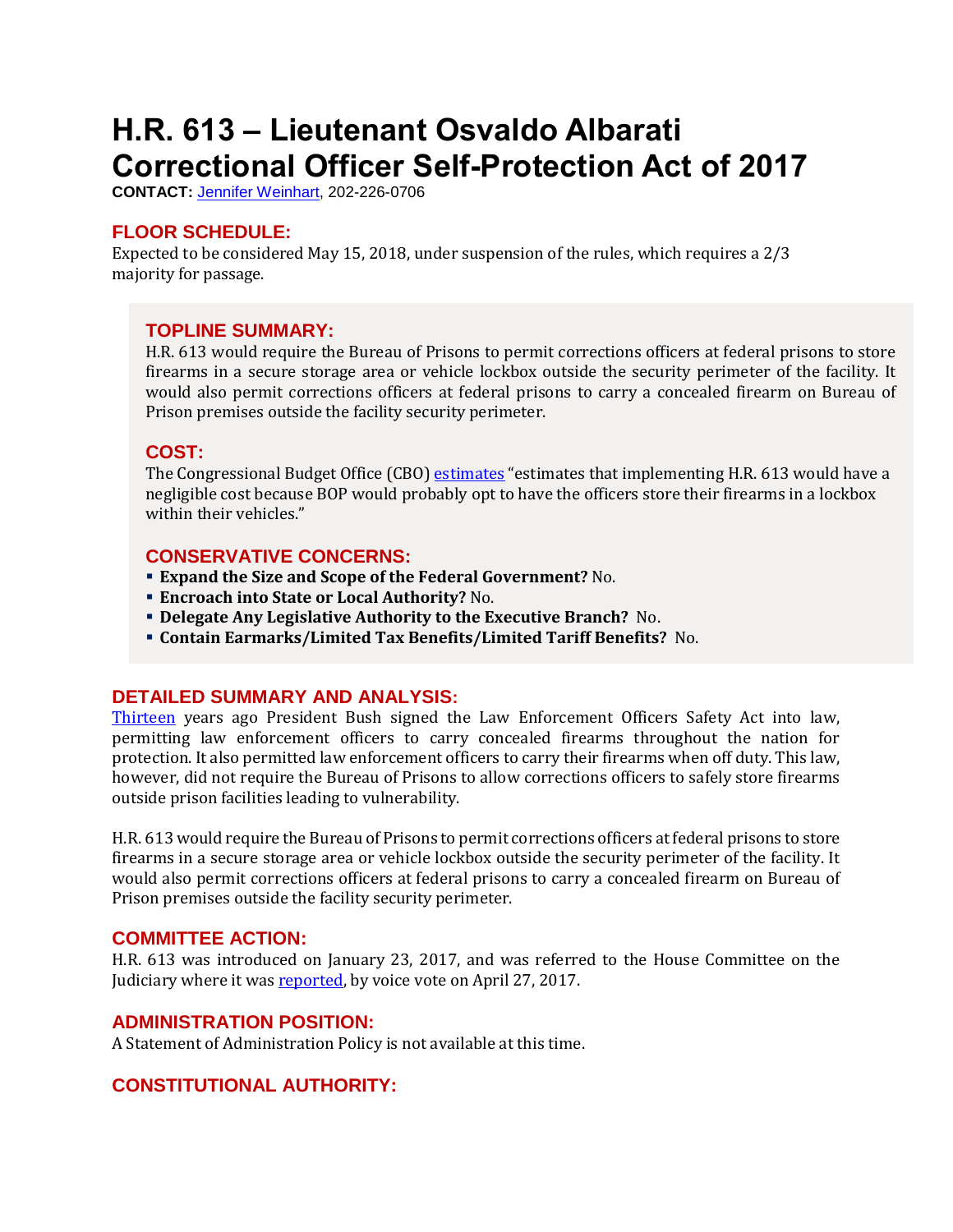According to the sponsor, Congress has the power to enact H.R. 613 pursuant to: Article I, Section 8, Clause 18 of the U.S. Constitution.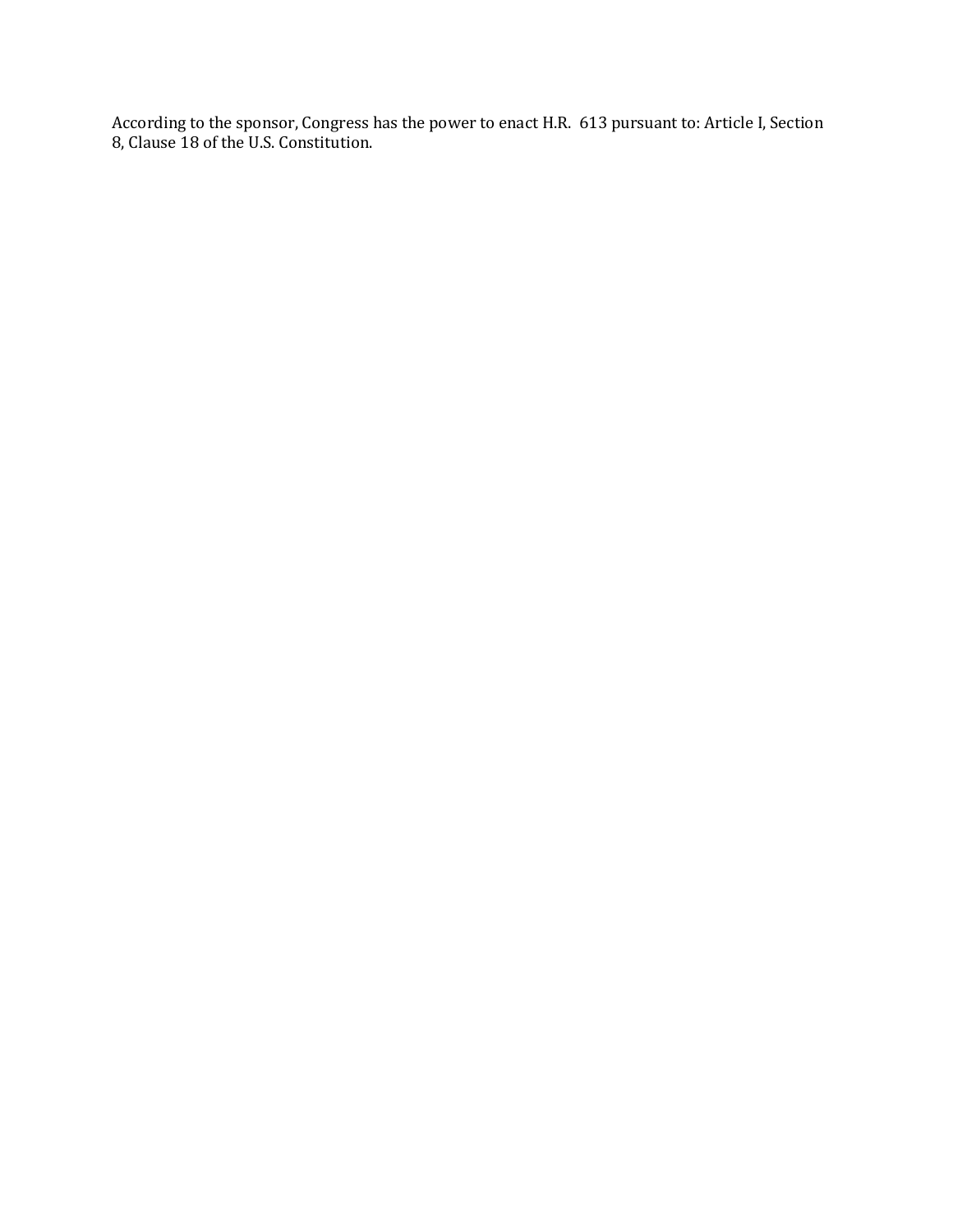# <span id="page-3-0"></span>**H.R. 4854 – Justice Served Act of 2018 (Rep. Carter, R-TX)**

**CONTACT:** [Jennifer Weinhart,](mailto:jennifer.weinhart@mail.house.gov) 202-226-0706

# **FLOOR SCHEDULE:**

Expected to be considered May 15, 2018, under suspension of the rules, which requires a 2/3 majority for passage.

### **TOPLINE SUMMARY:**

H.R. 4854 would amend the DNA Analysis Backlog Elimination Act of 2000 adding an additional purpose area to the Debbie Smith DNA Backlog Grant Program to provide an increase in the capacity of prosecutors to address the violent crime case backlog involving suspects that have been identified through DNA evidence.

### **COST:**

A Congressional Budget Office (CBO) cost estimate is not available at this time.

Rule 28(a)(1) of the Rules of the Republican Conference prohibits measures from being scheduled for consideration under suspension of the rules without an accompanying cost estimate. Rule 28(b) provides that the cost estimate requirement may be waived by a majority of the Elected Leadership.

### **CONSERVATIVE CONCERNS:**

 **Expand the Size and Scope of the Federal Government?** The bill would add an additional purpose to the program.

- **Encroach into State or Local Authority?** No.
- **Delegate Any Legislative Authority to the Executive Branch?** No.
- **Contain Earmarks/Limited Tax Benefits/Limited Tariff Benefits?** No.

# **DETAILED SUMMARY AND ANALYSIS:**

H.R. 4854 would add an additional purpose area to the Debbie Smith DNA Backlog Grant Program to provide an increase in the capacity of prosecutors to address the violent crime case backlog involving suspects that have been identified through DNA evidence. This legislation would allow for a minimum of 5% and maximum of 7% of grant amounts for each fiscal year to be awarded for such purposes.

This legislation would also require that of the amounts made available for FY 2019 - 2022 for a DNA analysis and capacity enhancement program, the Department of Justice provide at least 5% for grants geared at the prosecution of cold cases where the suspect was identified using DNA evidence.

#### **COMMITTEE ACTION:**

H.R. 4854 was introduced on January 19, 2018, and was referred to the House Committee on the Judiciary.

#### **ADMINISTRATION POSITION:**

A Statement of Administration Policy is not available at this time.

# **CONSTITUTIONAL AUTHORITY:**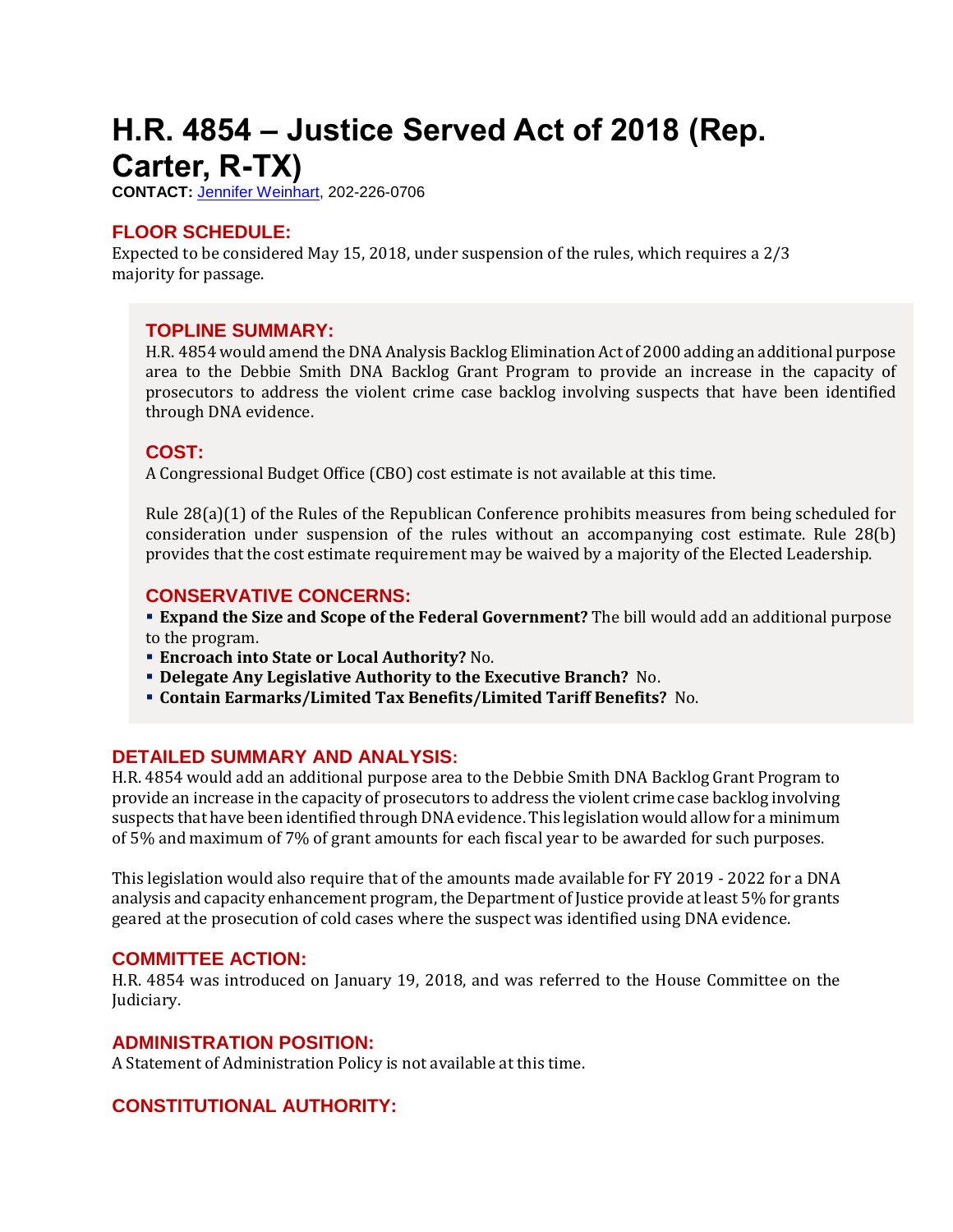According to the sponsor, Congress has the power to enact H.R. 4854 pursuant to: Article I, Section 8, Clause 1 of the U.S. Constitution.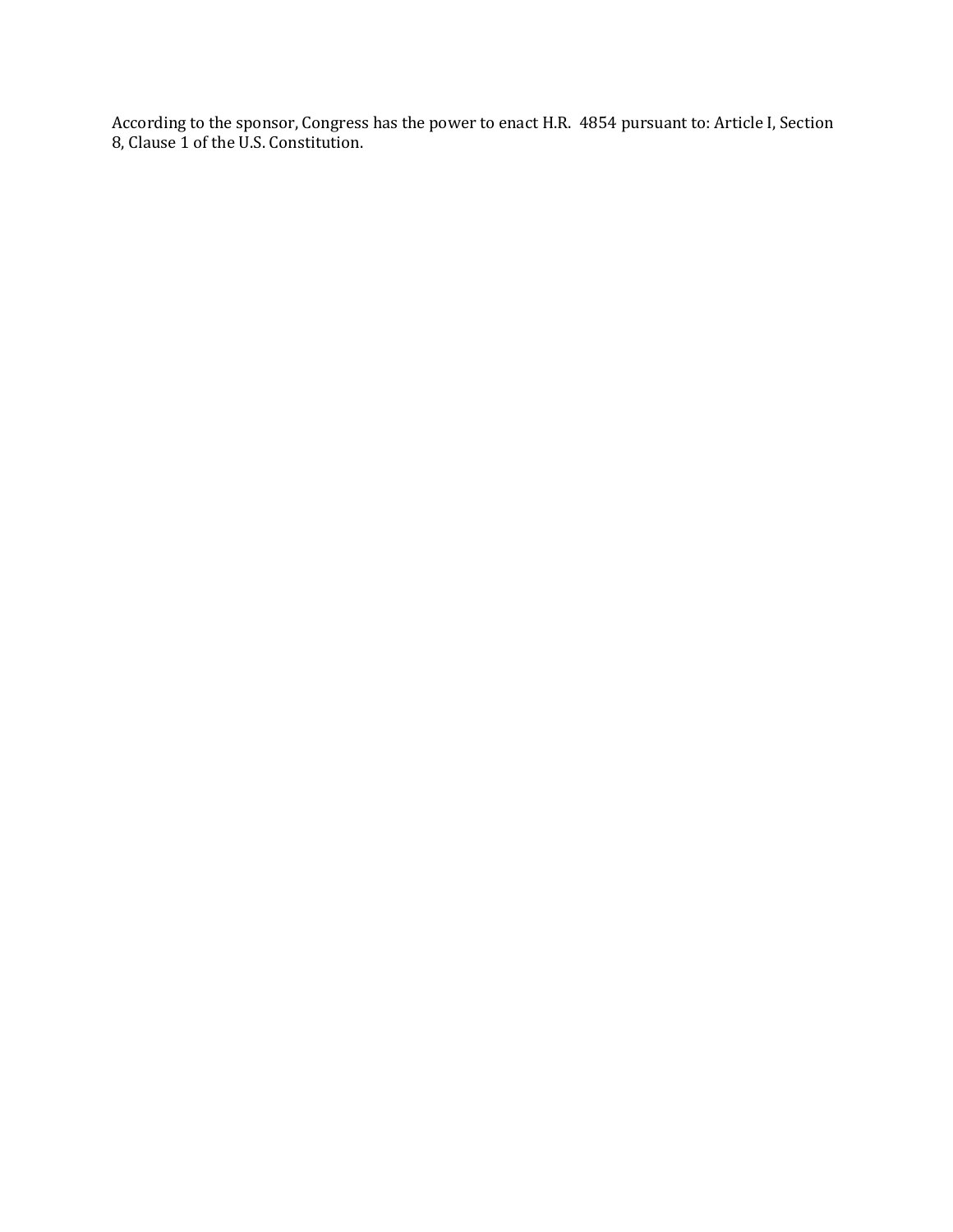<span id="page-5-0"></span>**H.Res. 285 – Expressing the Sense of the United States House of Representatives that Congress and the President should empower the creation of police and community alliances designed to enhance and improve communication and collaboration between members of the law enforcement community and the public they serve (Rep. Taylor, R-VA)** 

**CONTACT:** [Jennifer Weinhart,](mailto:jennifer.weinhart@mail.house.gov) 202-226-0706

### **FLOOR SCHEDULE:**

Expected to be considered May 15, 2018, under suspension of the rules, which requires a 2/3 majority for passage.

#### **TOPLINE SUMMARY:**

[H.Res. 285](https://docs.house.gov/billsthisweek/20180514/HRES285.pdf) would express a sense of Congress that the President and Congress should empower the creation of police and community alliances to improve public safety and communication between law enforcement and the communities they serve.

#### **COST:**

The Congressional Budget Office (CBO) estimate is not available.

#### **CONSERVATIVE CONCERNS:**

**Expand the Size and Scope of the Federal Government?** No.

 **Encroach into State or Local Authority?** While the resolution would not have an effect on law, some conservatives may believe that "the creation of community and police alliances" is a matter that would be most appropriately handled by state and local governments.

- **Delegate Any Legislative Authority to the Executive Branch?** No.
- **Contain Earmarks/Limited Tax Benefits/Limited Tariff Benefits?** No.

#### **DETAILED SUMMARY AND ANALYSIS:**

The resolution would express a sense of congress that the President and Congress should empower the creation of police and community alliances to improve public safety and communication between law enforcement and the communities they serve.

#### **COMMITTEE ACTION:**

H.Res. 285 was introduced on April 26, 2017, and was referred to the House Committee on the Judiciary.

#### **ADMINISTRATION POSITION:**

A Statement of Administration Policy is not available at this time.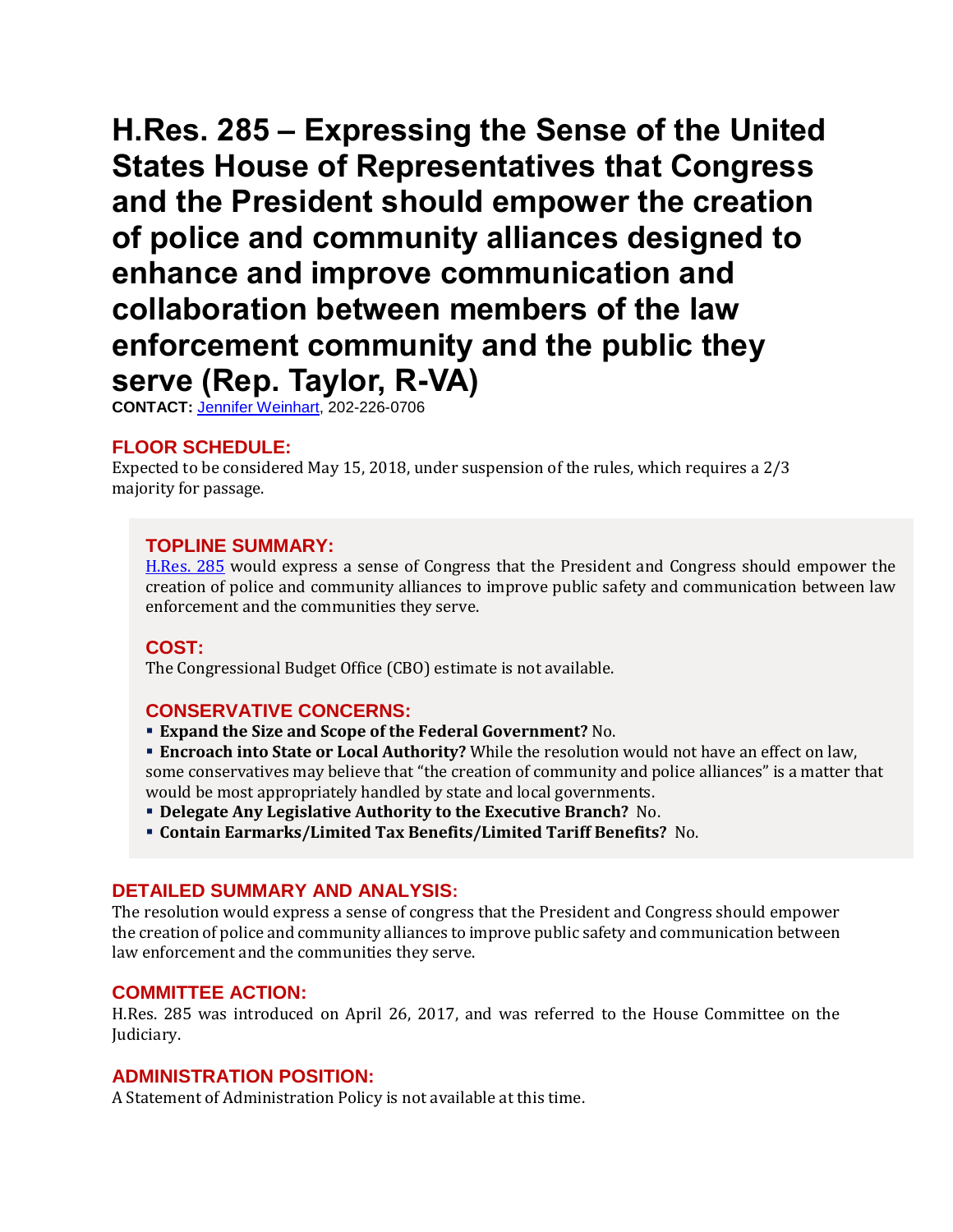# **CONSTITUTIONAL AUTHORITY:**

A Constitutional Authority Statement is not available.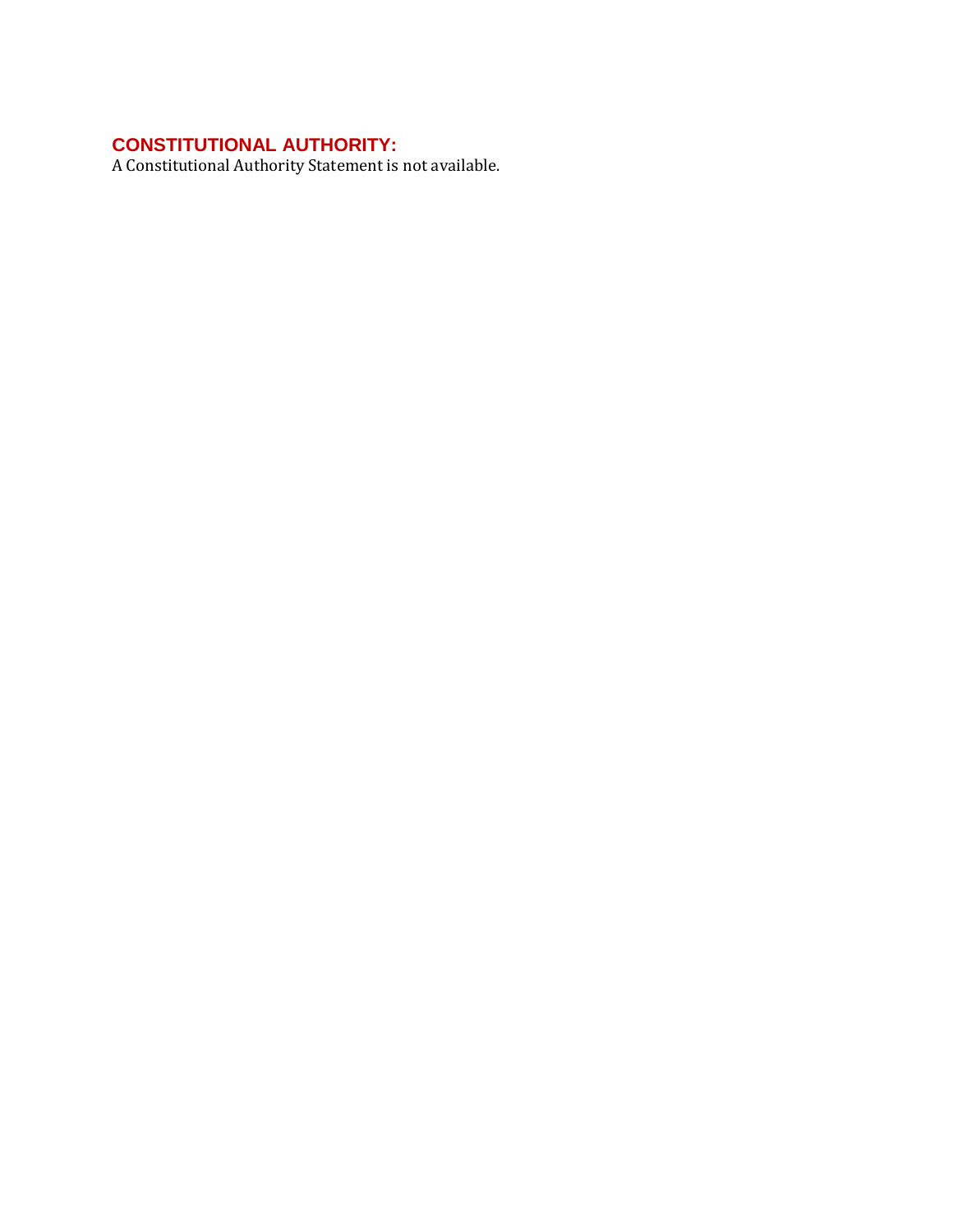# <span id="page-7-0"></span>**H.R. 5242 – School Resource Officer Assessment Act of 2018 (Rep. Higgins, R-LA)**

**CONTACT:** [Jennifer Weinhart,](mailto:jennifer.weinhart@mail.house.gov) 202-226-0706

## **FLOOR SCHEDULE:**

Expected to be considered May 15, 2018, under suspension of the rules, which requires a 2/3 majority for passage.

### **TOPLINE SUMMARY:**

H.R. [5242](http://docs.house.gov/billsthisweek/20180514/HR5242.pdf) would require the Attorney General and the Secretary of Education to conduct a mandatory survey of public schools in order to determine the number of school resource officers in the schools.

### **COST:**

A Congressional Budget Office (CBO) cost estimate is not available at this time.

Rule 28(a)(1) of the Rules of the Republican Conference prohibits measures from being scheduled for consideration under suspension of the rules without an accompanying cost estimate. Rule 28(b) provides that the cost estimate requirement may be waived by a majority of the Elected Leadership.

#### **CONSERVATIVE CONCERNS:**

**Expand the Size and Scope of the Federal Government?** The bill would require a survey of public schools.

 **Encroach into State or Local Authority?** Some conservatives may believe school resource officers is a matter most appropriately handled by state and local governments.

**Delegate Any Legislative Authority to the Executive Branch?** No.

**Contain Earmarks/Limited Tax Benefits/Limited Tariff Benefits?** No.

#### **DETAILED SUMMARY AND ANALYSIS:**

H.R. 5242 would require the Attorney General and the Secretary of Education to conduct a mandatory survey of public schools in order to determine the number of school resource officers in the schools. The report must be submitted to Congress within one year following enactment, and shall detail the number of school resource officers assigned on or after January 1, 2018 and whether each assignment is full or part time.

#### **COMMITTEE ACTION:**

H.R. 5242 was introduced on March 9, 2018, and was referred to the House Committee on the Judiciary and the House Committee on Education and the Workforce.

#### **ADMINISTRATION POSITION:**

A Statement of Administration Policy is not available at this time.

#### **CONSTITUTIONAL AUTHORITY:**

According to the sponsor, Congress has the power to enact H.R. 5242 pursuant to: Article I, Section 8, Clause 18 of the U.S. Constitution.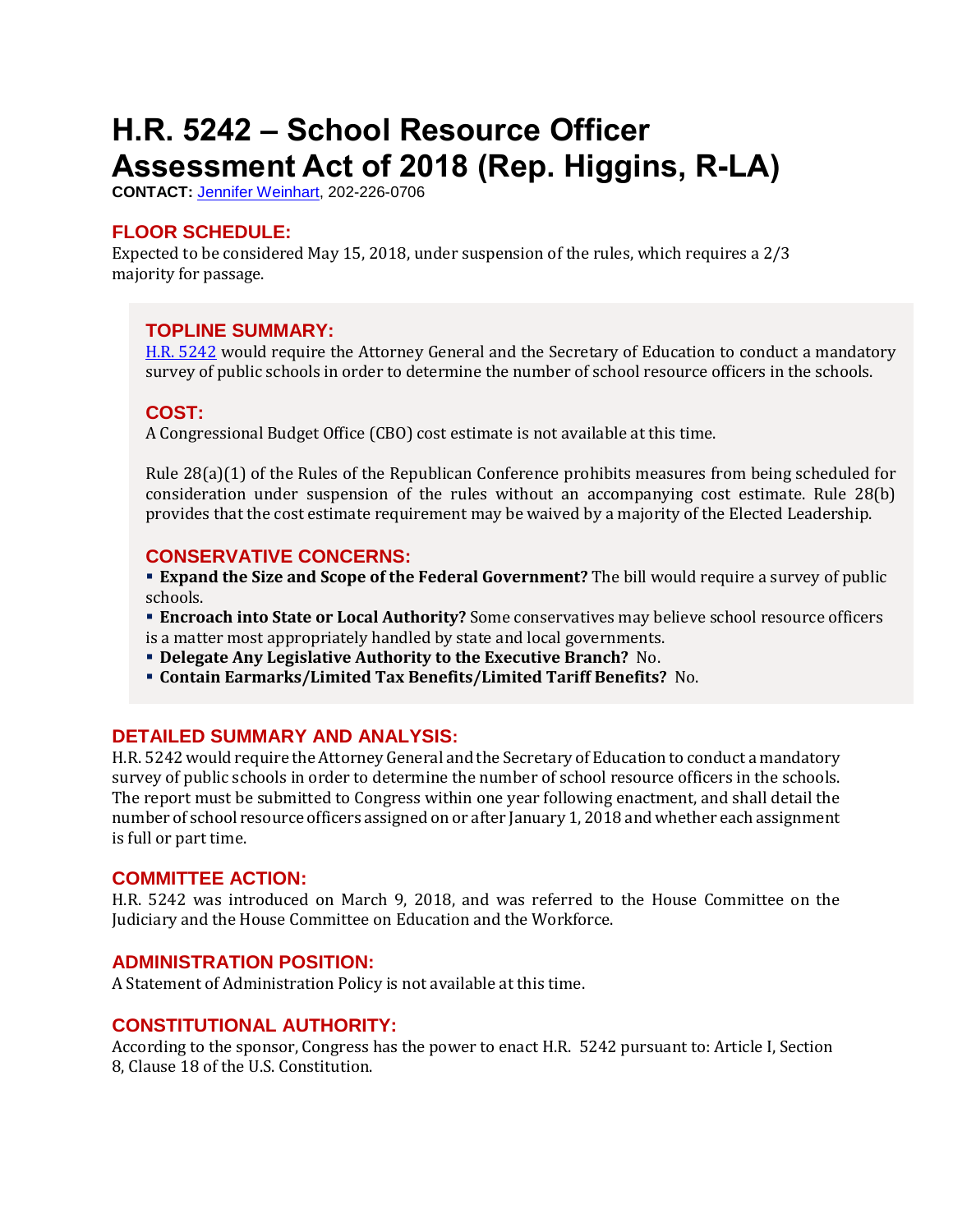# <span id="page-8-0"></span>**H.R. 4895 — Medgar Evers Home National Monument Act (Rep. Thompson, D-MS)**

**CONTACT:** [Noelani Bonifacio,](mailto:Noelani.Bonifacio@mail.house.gov) 202-226-9719

# **FLOOR SCHEDULE:**

Expected to be considered May 15, 2018, under suspension of the rules, which requires a 2/3 majority for passage.

# **TOPLINE SUMMARY:**

[H.R. 4895](https://docs.house.gov/billsthisweek/20180514/HR4895.pdf) would establish the [Medgar Evers Home](https://civilrightstrail.com/attraction/medgar-evers-home/) National Monument as part of the National Park System.

### **COST:**

The Congressional Budget Office (CBO) [estimates](https://www.cbo.gov/system/files/115th-congress-2017-2018/costestimate/hr1417.pdf) that implementing H.R. 4895 would cost about \$1 million over the 2018-2022 period, subject to appropriation.

### **CONSERVATIVE CONCERNS:**

 **Expand the Size and Scope of the Federal Government?** Some conservatives may be concerned that the bill would add the Medgar Evers Home National Monument to the National Park System. The federal government's landholding constitutes over one-quarter of the U.S. landmass, and much of it is poorly managed. The National Park Service, in particular, suffers from a severe backlog of maintenance requirements on existing lands.

- **Encroach into State or Local Authority?** No.
- **Delegate Any Legislative Authority to the Executive Branch?** No.
- **Contain Earmarks/Limited Tax Benefits/Limited Tariff Benefits?** No.

#### **DETAILED SUMMARY AND ANALYSIS:**

H.R. 4895 would establish the [Medgar Evers Home](https://civilrightstrail.com/attraction/medgar-evers-home/) National Monument in Jackson, Mississippi, as part of the National Park System once the Secretary of the Interior has entered into a written agreement with Tougaloo College providing for the donation of the parcels for the monument or the secretary has otherwise acquired enough land for the monument. The land may only be acquired by the secretary by donation, exchange, or purchase with donated funds.

The bill requires the Secretary of the Interior to create a management plan within 3 years of the date funds are made available. The plan must be submitted to Congress.

The bill requires the secretary to enter into a cooperative agreement with Tougaloo College to provide interpretative and educational programming related to the monument. The secretary is allowed to enter into cooperative agreements with the owners of nationally significant properties within the Medgar Evers Historic District to mark, interpret or restore the property.

The bill does not create buffer zones.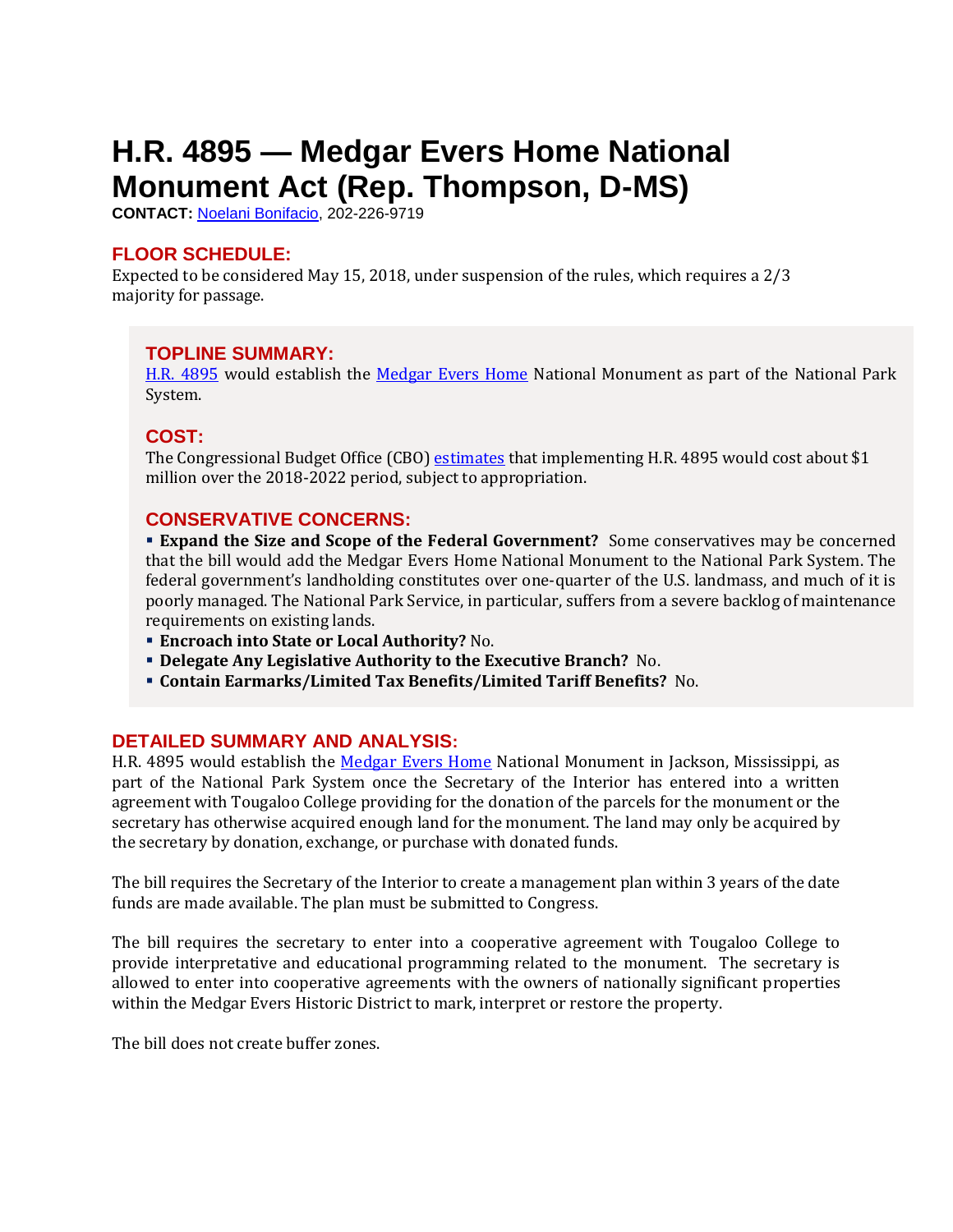According to the committee [report](https://www.congress.gov/115/crpt/hrpt632/CRPT-115hrpt632.pdf) Medgar Evers was a civil rights leader and the first National Association for the Advancement of Colored People (NAACP) field officer in Mississippi. He was eventually shot and killed by a member of the White Citizens' Council in 1963.

The House Report (H. Rept.-115-632) accompanying H.R. 4895 can be foun[d here.](https://www.congress.gov/115/crpt/hrpt632/CRPT-115hrpt632.pdf)

#### **COMMITTEE ACTION:**

H.R. 4609 was introduced on January 29, 2018. The bill was referred to the House Committee on Natural Resources. The bill was marked up on February 14, 2018, and was reported by unanimous consent.

#### **ADMINISTRATION POSITION:**

No Statement of Administration Policy is available at this time.

#### **CONSTITUTIONAL AUTHORITY:**

According to the sponsor, Congress has the power to enact this legislation pursuant to the following: "Article IV, Section 3, clause 2 Article I, Section 8, clause 18."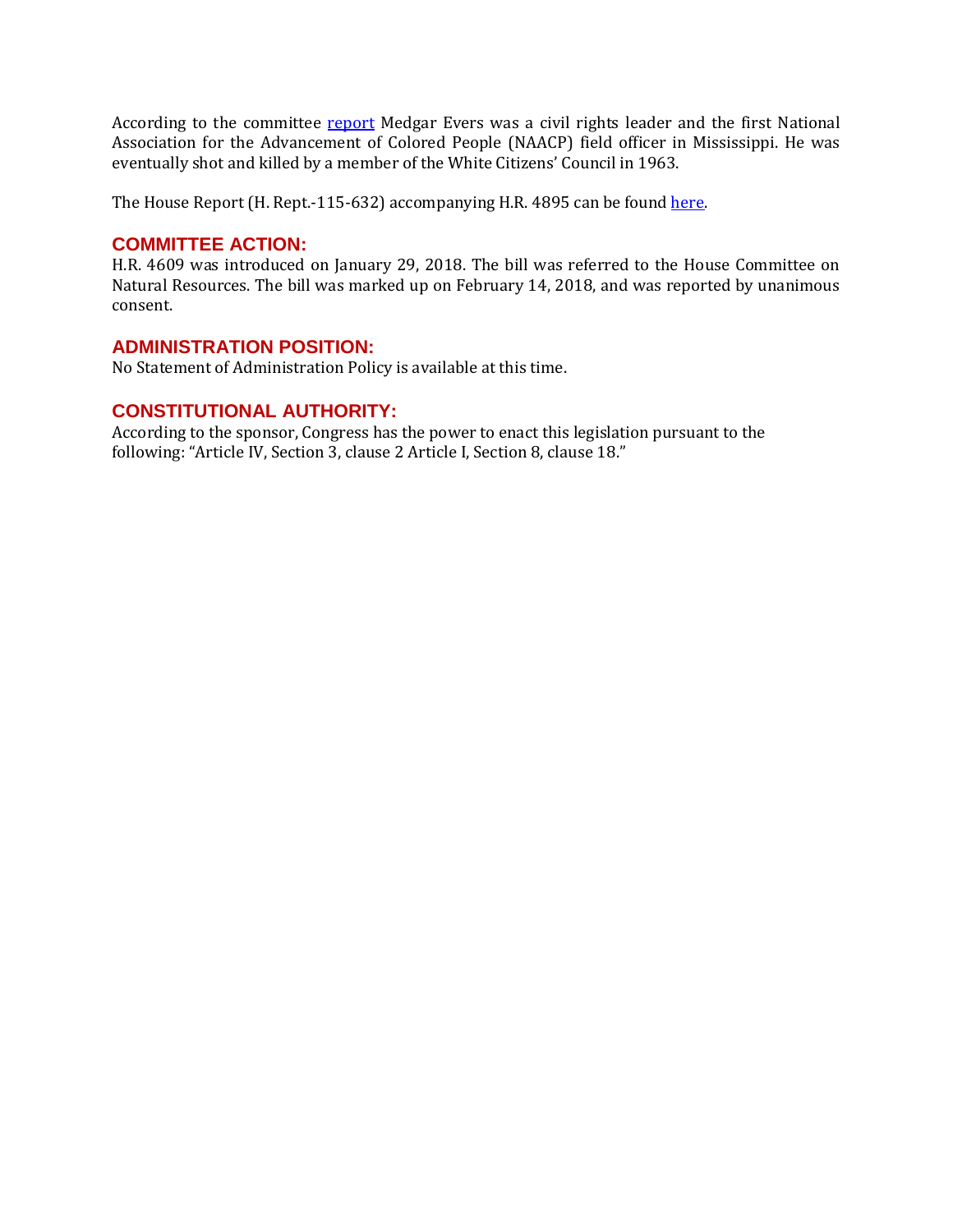# <span id="page-10-0"></span>**S. 35 — Black Hills National Cemetery Boundary Expansion Act (Sen. Thune, R-SD)**

**CONTACT:** [Noelani Bonifacio,](mailto:Noelani.Bonifacio@mail.house.gov) 202-226-9719

# **FLOOR SCHEDULE:**

Expected to be considered May 15, 2018, under suspension of the rules, which requires a 2/3 majority for passage.

# **TOPLINE SUMMARY:**

[S. 35](https://docs.house.gov/billsthisweek/20180514/S35.pdf) would provide for the transfer of administrative jurisdiction of 200 acres of Bureau of Land Management land to the Secretary of Veterans Affairs for the expansion of the [Black Hills National](https://www.cem.va.gov/cems/nchp/blackhills.asp)  [Cemetery](https://www.cem.va.gov/cems/nchp/blackhills.asp) in Sturgis, South Dakota.

# **COST:**

The Congressional Budget Office (CBO) [estimates](https://www.cbo.gov/system/files/115th-congress-2017-2018/costestimate/s35house.pdfhttps:/www.cbo.gov/system/files/115th-congress-2017-2018/costestimate/s1285house.pdf) that implementing S. 35, would have no effect on the federal budget.

# **CONSERVATIVE CONCERNS:**

There are no substantive concerns.

- **Expand the Size and Scope of the Federal Government?** No.
- **Encroach into State or Local Authority?** No.
- **Delegate Any Legislative Authority to the Executive Branch?** No.
- **Contain Earmarks/Limited Tax Benefits/Limited Tariff Benefits?** No.

# **DETAILED SUMMARY AND ANALYSIS:**

S. 35 would transfer administrative jurisdiction of 200 acres of Bureau of Land Management (BLM) land adjacent to the **Black Hills National Cemetery** in Sturgis, South Dakota, to the Secretary of Veterans Affairs for the expansion of the cemetery. Prior to the transfer the bill requires the Secretary of Veteran's Affairs to complete environmental, cultural resources and other due diligence activities to ensure the land is suitable for cemetery purposes.

The Secretary of Veterans Affairs is required to reimburse the Secretary of the Interior for any costs incurred by the transfer, including surveys. If the land is used for the cemetery, it is exempted from all forms of appropriation under the public land laws, including mining, mineral leasing, and geothermal leasing laws.

The House Report (H. Rept.-115-626) accompanying S. 35 can be found [here.](https://www.congress.gov/115/crpt/hrpt626/CRPT-115hrpt626-pt1.pdfhttps:/www.congress.gov/115/crpt/hrpt507/CRPT-115hrpt507.pdf) 

#### **COMMITTEE ACTION:**

S. 1285 was introduced on January 5, 2017 in the Senate. The bill passed the Senate by voice vote and was sent to the House on December 21, 2017. The bill was referred to the House Committee on Natural Resources, which held a markup on March 14, 2018, and reported the bill by unanimous consent.

# **ADMINISTRATION POSITION:**

No Statement of Administration Policy is available at this time.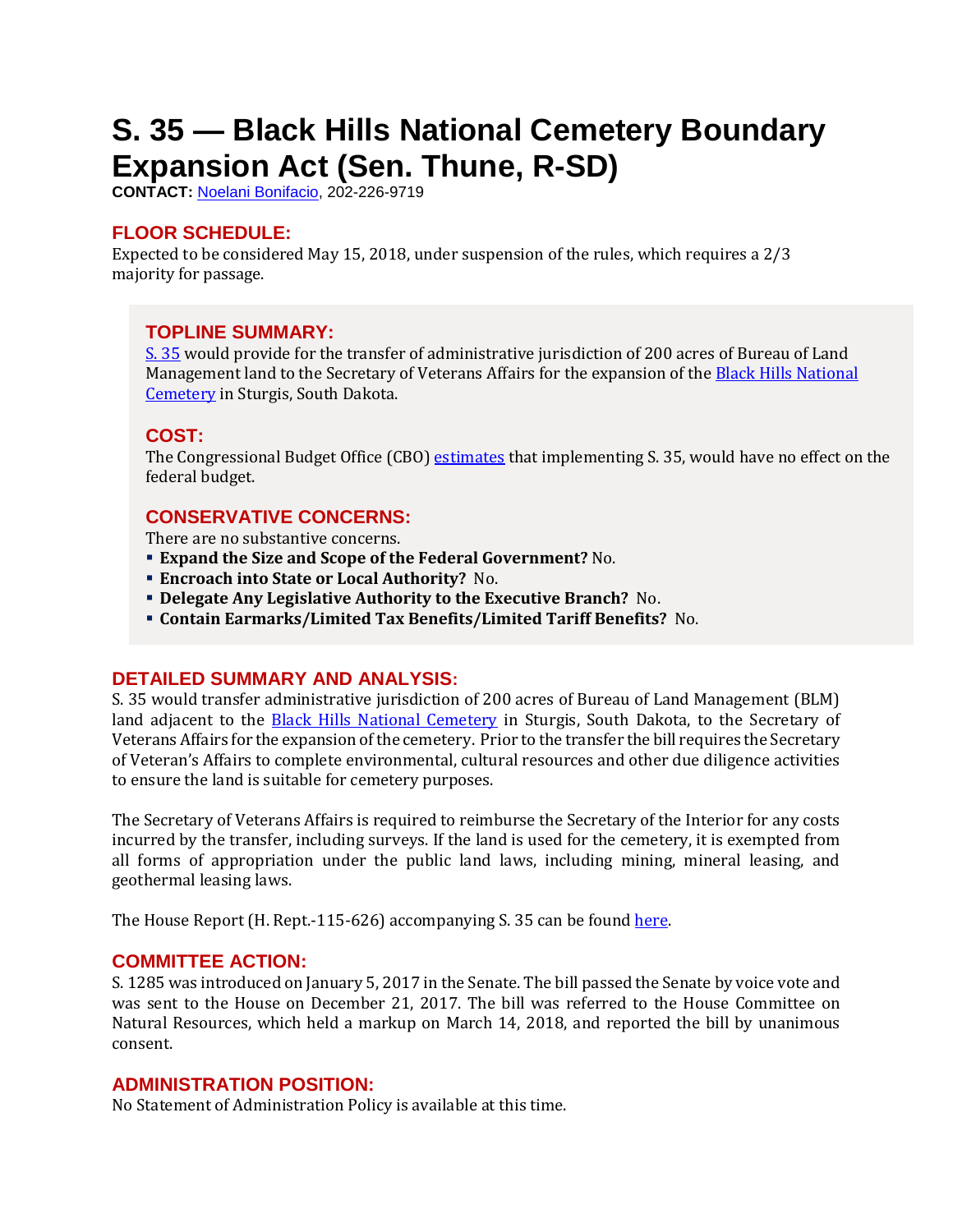# **CONSTITUTIONAL AUTHORITY:**

Not required for bills that originate in the Senate.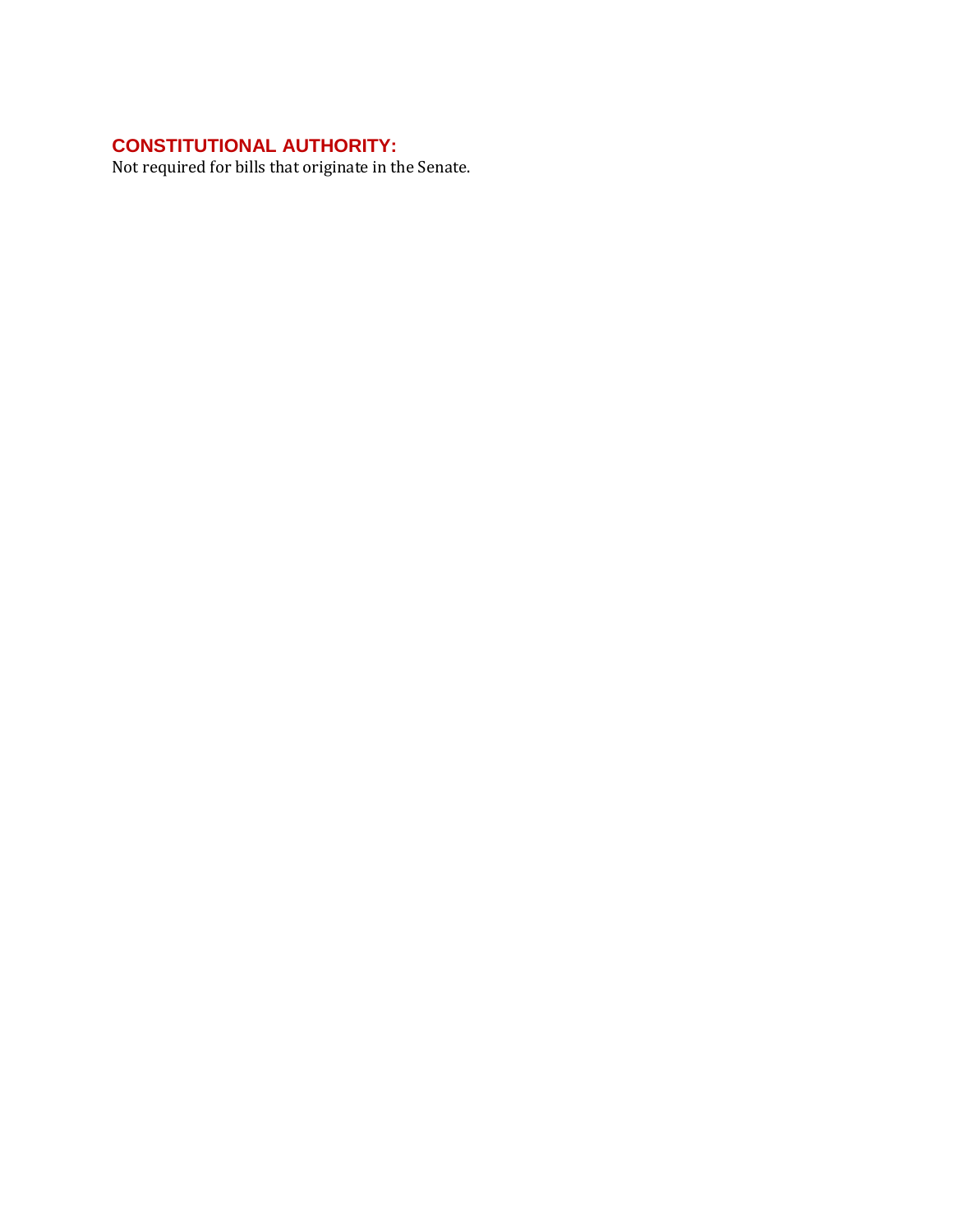# <span id="page-12-0"></span>**S. 1285 — Oregon Tribal Economic Development Act (Sen. Merkley, D-OR)**

**CONTACT:** [Noelani Bonifacio,](mailto:Noelani.Bonifacio@mail.house.gov) 202-226-9719

# **FLOOR SCHEDULE:**

Expected to be considered May 15, 2018, under suspension of the rules, which requires a 2/3 majority for passage.

# **TOPLINE SUMMARY:**

[S. 1285](https://docs.house.gov/billsthisweek/20180514/S1285.pdf) would allow seven Indian tribes to sell, lease, or transfer interests in real property that is not held in trust by the U.S. for the benefit of the tribe.

# **COST:**

The Congressional Budget Office (CBO) [estimates](https://www.cbo.gov/system/files/115th-congress-2017-2018/costestimate/s1285house.pdf) that implementing S. 1285, would have no effect on the federal budget.

# **CONSERVATIVE CONCERNS:**

There are no substantive concerns.

- **Expand the Size and Scope of the Federal Government?** No.
- **Encroach into State or Local Authority?** No.
- **Delegate Any Legislative Authority to the Executive Branch?** No.
- **Contain Earmarks/Limited Tax Benefits/Limited Tariff Benefits?** No.

# **DETAILED SUMMARY AND ANALYSIS:**

S. 1285 would allow the Confederated Tribes of Coos, Lower Umpqua, and Siuslaw Indians, the Confederated Tribes of the Grand Ronde Community of Oregon, the Confederated Tribes of Siletz Indians of Oregon, the Confederated Tribes of Warm Springs, the Cow Creek Band of Umpqua Tribe of Indians, the Klamath Tribes, and the Burns Paiute Tribes to sell, lease, or transfer interests in real property that is not held in trust by the U.S. for the benefit of the respective tribe. The bill does not allow the tribes to transfer interests in land that is held in trust and does not affect any laws governing the transferring of trust land.

According to the committee [report,](https://www.congress.gov/115/crpt/hrpt507/CRPT-115hrpt507.pdf) the Indian Trade and Intercourse Act prevents Indian tribes from transferring or selling any land owned by the tribe to a third party without federal approval. This was initially enacted to prevent tribes from losing their land, except by treaty, however it has made it difficult for tribes to demonstrate clear title and to secure financing, which, in turn, prevents tribes from being able to sell or transfer non-trust property. This bill would allow seven Indian tribes to be able to sell or transfer non-trust property. Similar measures have provided the Miami Tribe of Oklahoma, the Fond du Lac Band of Lake Superior Chippewa, and the Lower Sioux Indian Community in Minnesota with the same abilities.

The House Report (H. Rept.-115-507) accompanying S. 1285 can be found [here.](https://www.congress.gov/115/crpt/hrpt507/CRPT-115hrpt507.pdf) 

#### **COMMITTEE ACTION:**

S. 1285 was introduced on May 25, 2017, in the Senate. The bill passed the Senate by unanimous consent and was sent to the House on November 29, 2017. The bill was referred to the House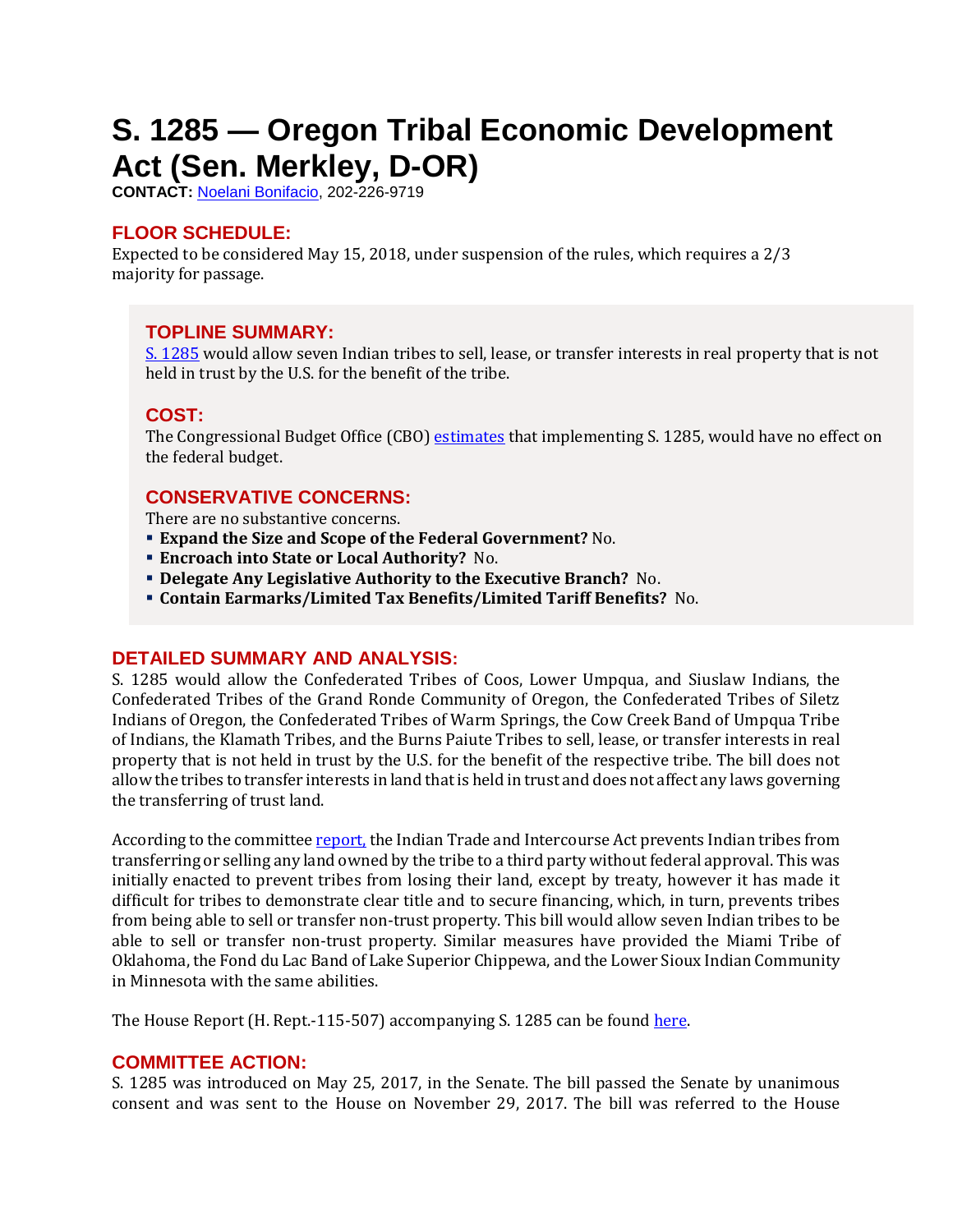Committee on Natural Resources, which held a markup on December 13, 2017, and reported the bill by unanimous consent.

### **ADMINISTRATION POSITION:**

No Statement of Administration Policy is available at this time.

# **CONSTITUTIONAL AUTHORITY:**

Not required for bills that originate in the Senate.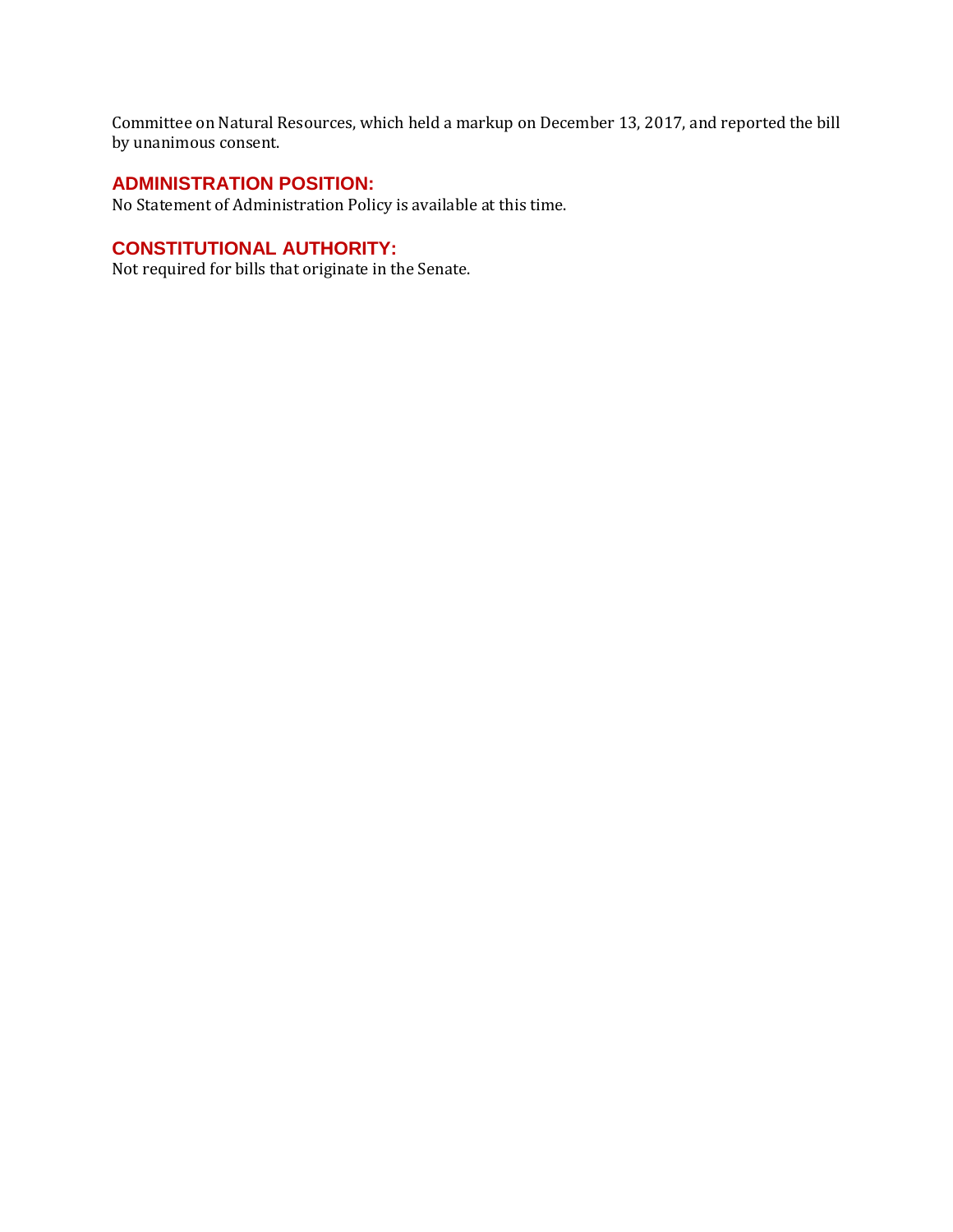# <span id="page-14-0"></span>**H.R. 1417 — National Law Enforcement Museum Exhibits Act (Rep. Young, R-AK)**

**CONTACT:** [Noelani Bonifacio,](mailto:Noelani.Bonifacio@mail.house.gov) 202-226-9719

## **FLOOR SCHEDULE:**

Expected to be considered May 15, 2018, under suspension of the rules, which requires a 2/3 majority for passage.

### **TOPLINE SUMMARY:**

[H.R. 1417](https://docs.house.gov/billsthisweek/20180514/HR1417.pdf) would allow th[e National Law Enforcement Museum](https://lawenforcementmuseum.org/) to acquire, possess, transport and display firearms for the purposes of the museum.

#### **COST:**

The Congressional Budget Office (CBO) [estimates](https://www.cbo.gov/system/files/115th-congress-2017-2018/costestimate/hr1417.pdf) that implementing H.R. 1417 would not significantly affect the federal budget.

### **CONSERVATIVE CONCERNS:**

- **Expand the Size and Scope of the Federal Government?** No.
- **Encroach into State or Local Authority?** H.R. 1417 would allow the National Law Enforcement Museum to transport and possess firearms notwithstanding any state law.
- **Delegate Any Legislative Authority to the Executive Branch?** No.
- **Contain Earmarks/Limited Tax Benefits/Limited Tariff Benefits?** No.

#### **DETAILED SUMMARY AND ANALYSIS:**

H.R. 1417 would allow the [National Law Enforcement Museum](https://lawenforcementmuseum.org/) in Washington, D.C., established under Public Law [106-492,](https://www.gpo.gov/fdsys/pkg/PLAW-106publ492/pdf/PLAW-106publ492.pdf) to acquire, possess, transport and display firearms for the purposes of the museum, superseding any federal or state law.

The House Report (H. Rept.-115-548) accompanying H.R. 1417 can be foun[d here.](https://www.congress.gov/115/crpt/hrpt548/CRPT-115hrpt548.pdf)

#### **COMMITTEE ACTION:**

H.R. 4609 was introduced on March 7, 2017. The bill was referred to the House Committee on Natural Resources. The bill was marked up on January 17, 2018, and was reported by unanimous consent.

#### **ADMINISTRATION POSITION:**

No Statement of Administration Policy is available at this time.

# **CONSTITUTIONAL AUTHORITY:**

According to the sponsor, Congress has the power to enact this legislation pursuant to the following: "Article I, Section 8, Clause 18 & Article 4, Section 3, Clause 2 "The Congress shall have power To make all Laws which shall be necessary and proper for carrying into Execution the foregoing Powers, and all other Powers vested by this Constitution in the

Government of the United States, or in any Department or Officer thereof.''